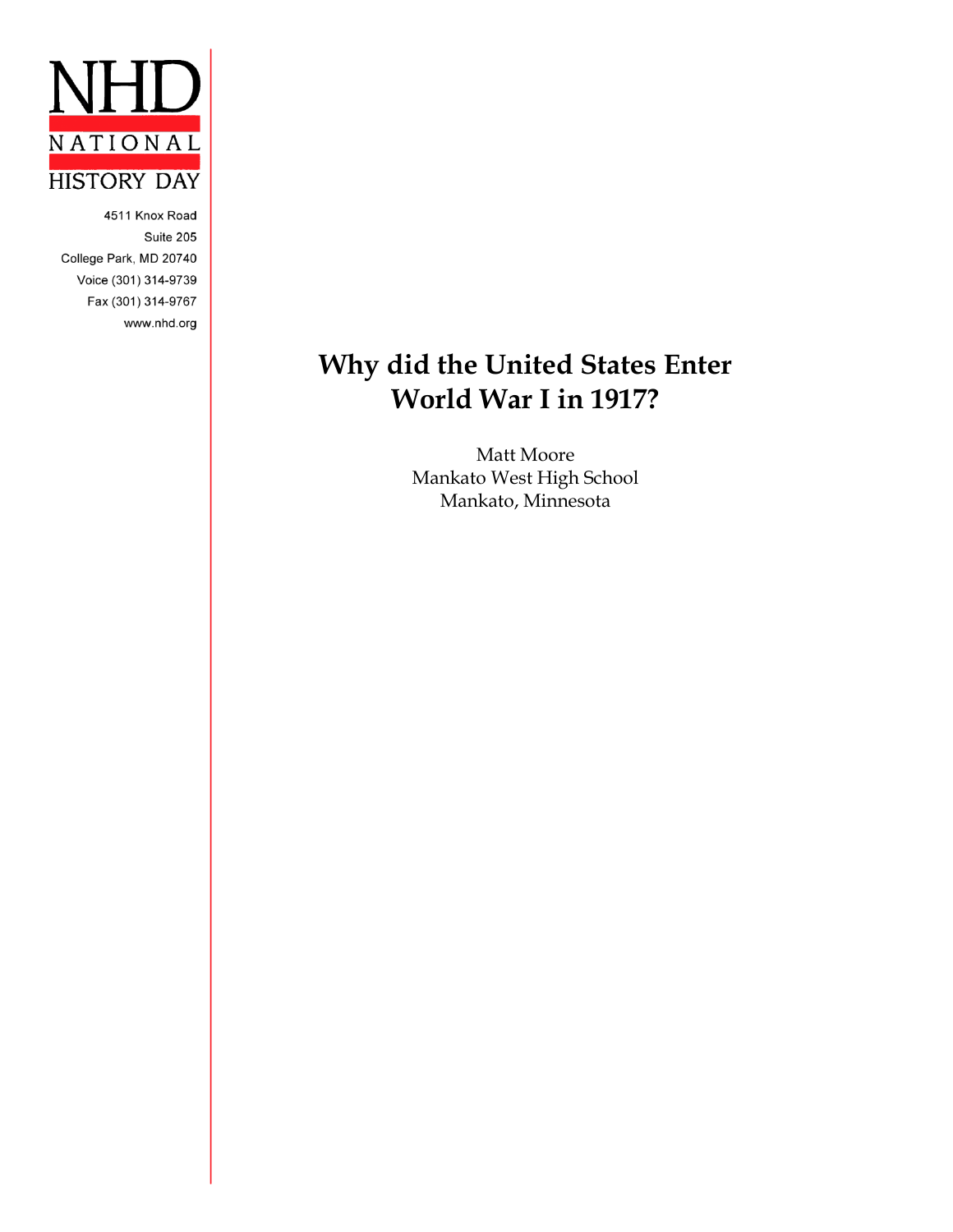#### **Grade Level***:*

 $9 - 12$ 

#### **Objectives:**

At the conclusion of this lesson, students will be able to

- Explain why the United States hesitated to get involved in World War I at its onset
- Explain the series of events that eventually drew the United States into World War

#### **Guiding Question**:

Why did the United States enter World War I in 1917?

#### **Connections to Common Core:**

CCSS.ELA-Literacy.RH.6-8.1 - Cite specific textual evidence to support analysis of primary and secondary sources.

CCSS.ELA-Literacy.RH.6-8.2 - Determine the central ideas or information of a primary or secondary source; provide an accurate summary of the source distinct from prior knowledge or opinions.

CCSS.ELA-Literacy.RH.6-8.6 - Identify aspects of a text that reveal an author's point of view or purpose (e.g., loaded language, inclusion or avoidance of particular facts).

#### **Connections to C3 Framework:**

D2.His.1.9-12 – Evaluate how historical events and developments were shaped by unique circumstances of time and place as well as broader historical contexts.

D2.His.5.9-12 – Analyze how historical contexts shaped and continue to shape people's perspectives.

D2.His.11.9-12 – Critique the usefulness of historical sources for a specific historical inquiry based on their maker, date, place of origin, intended audience, and purpose.

D2.His.14.9-12 – Analyze multiple and complex causes and effects of events in the past.

D2.His.16.9-12 – Integrate evidence from multiple relevant historical sources and interpretations into a reasoned argument about the past.

D4.2.9-12 – Construct explanations using sound reasoning, correct sequence (linear or non-linear), examples, and details with significant and pertinent information and data, while acknowledging the strengths and weaknesses of the explanation given its purpose

### **Documents Used:**

#### Primary Sources:

Notice in the New York Times, May 1, 1915 [http://select.nytimes.com/gst/abstract.html?res=F70915F8395B17738DDDA80894DD40](http://select.nytimes.com/gst/abstract.html?res=F70915F8395B17738DDDA80894DD405B858DF1D3) [5B858DF1D3](http://select.nytimes.com/gst/abstract.html?res=F70915F8395B17738DDDA80894DD405B858DF1D3)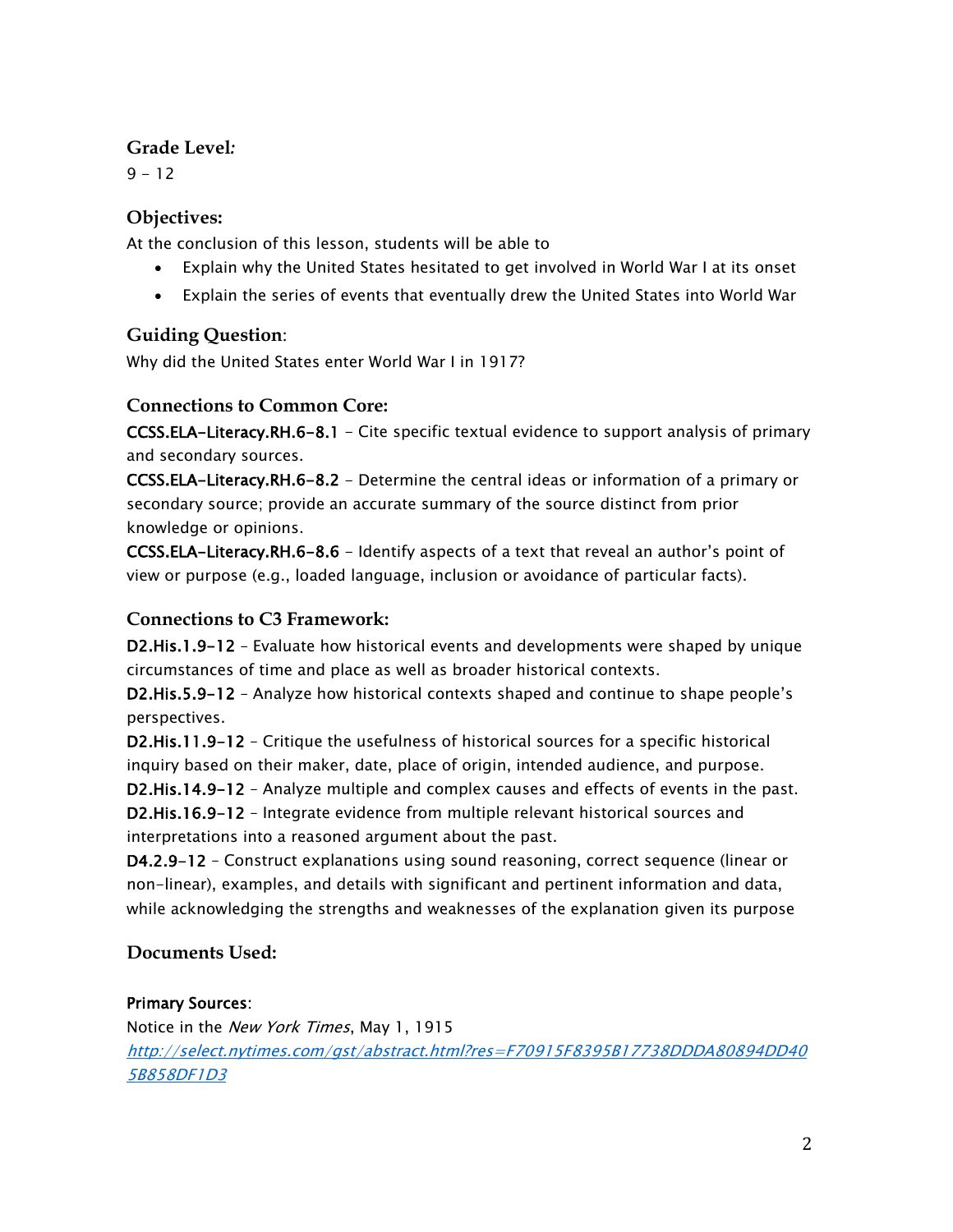Editorial in the New York Times, May 8, 1915 [http://select.nytimes.com/gst/abstract.html?res=F30E17FD385C13738DDDA10894DD40](http://select.nytimes.com/gst/abstract.html?res=F30E17FD385C13738DDDA10894DD405B858DF1D3) [5B858DF1D3](http://select.nytimes.com/gst/abstract.html?res=F30E17FD385C13738DDDA10894DD405B858DF1D3)

Zimmermann Telegram, 1917 Decoded Zimmermann Telegram, 1917 <http://www.ourdocuments.gov/doc.php?flash=true&doc=60>

President Wilson's Declaration of War Message to Congress, April 2, 1917 <http://www.ourdocuments.gov/doc.php?doc=61>

Dr. William A. Quayle, Northwestern Christian Advocate, page 28 <https://archive.org/details/literarydigest59newy>

#### Secondary Source:

Video clip – "WWI Firsts" [http://www.history.com/topics/world-war-i/videos#wwi-firsts](http://www.history.com/topics/world-war-i/world-war-i-history/videos/wwi-firsts)

#### **Lesson Description:**

Overview: This lesson is intended to help students understand the factors that pulled the United States into World War I. The lesson is modeled after the "Reading Like a Historian" curriculum developed by Sam Wineburg and the Stanford History Education Group. The lesson begins with a central investigative question that allows for multiple interpretations. Students must sort through a series of primary sources to discover evidence and determine the main factors that brought the United States into World War I. Once students have developed an interpretation that answers the investigative question, they must use primary source evidence to support their answer.

#### Time: 1 to 2 class periods

#### **Materials**

- World War I timeline
- Primary Source Documents Packet
- Fact Pyramid Graphic Organizer

#### **Lesson Preparation:**

- Project one copy of the World War I timeline in front of the class
- Make one classroom set of primary source documents
- Make one Fact Pyramid copy per student
- Make one Guiding Question copy per student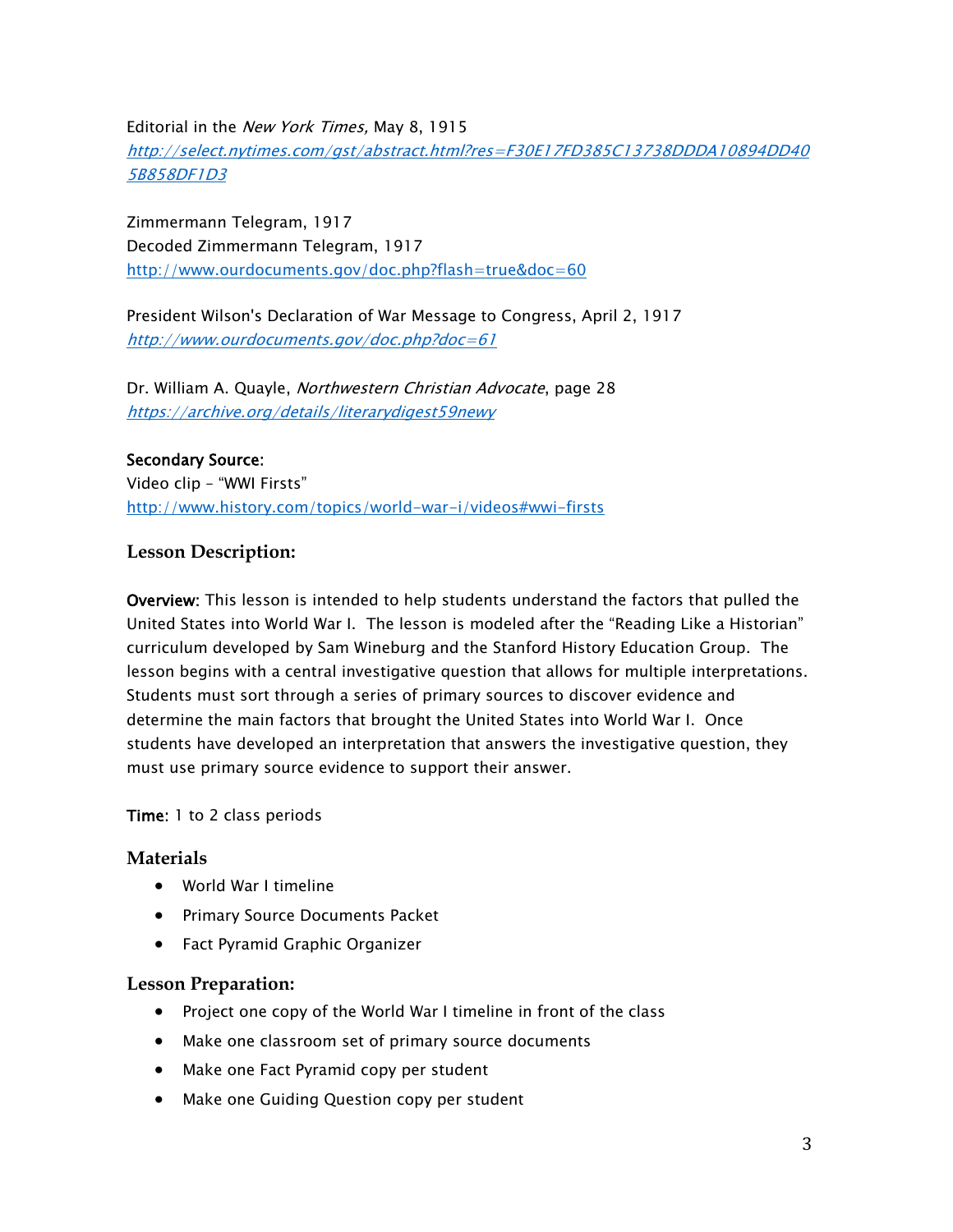#### **Procedure***:*

- Attention Grabber: Play the video clip, "WWI Firsts" to provide a proper context for the lesson plan.
- Anticipatory Set: Ask students to do a think-pair-share and respond to the following two questions:
	- o What are some reasons why a country might go to war?
	- o What are some reasons why a country might want to stay out of a war?
- Students should brainstorm a list of ideas on their own first and then share their list with a partner. While each group shares their ideas with the larger group, the instructor should develop a master list for the whole class to see. Wrap up the discussion by emphasizing the need for countries to protect themselves and maintain sovereignty over their own affairs. Inform the students that they will be investigating the causes for American involvement in World War I.
- Introduction: Display the World War I Timeline and briefly review the major events listed on the timeline. Remind the class that the United States did not get involved in the war for three years. The investigation will focus on the factors that finally pulled the country into the war.
- Instruct students that they will become historical detectives today. Their job is to investigate why the United States remained neutral in the war for three years, then finally got involved in 1917. Introduce the central investigation question for the lesson: Why did the United States enter World War I in 1917?
- Inform the students that they will investigate four "clues," or sources, and at the conclusion of the activity, report their findings in the form of a "fact pyramid."
- Distribute the documents and guiding questions.
- Begin the investigation by going over Document A together and answering the guiding questions as a large group.
- Divide students into groups of 2-4. Have students complete the guiding questions for Document B in small groups. After five minutes, review the answers as a class.
- Have students complete the rest of the guiding questions for Documents C-D. Review student answers for guiding questions in a large group.
- Ask students to turn to the fact pyramid and re-introduce the central question with the students: Why did the United States enter World War I in 1917? Ask students to share some of the facts they might include in the fact pyramid. Be sure to have students reference the evidence from the sources that supports their answers. Complete one portion of the fact pyramid in front of the students. Demonstrate that each fact in the fact pyramid should include a citation. This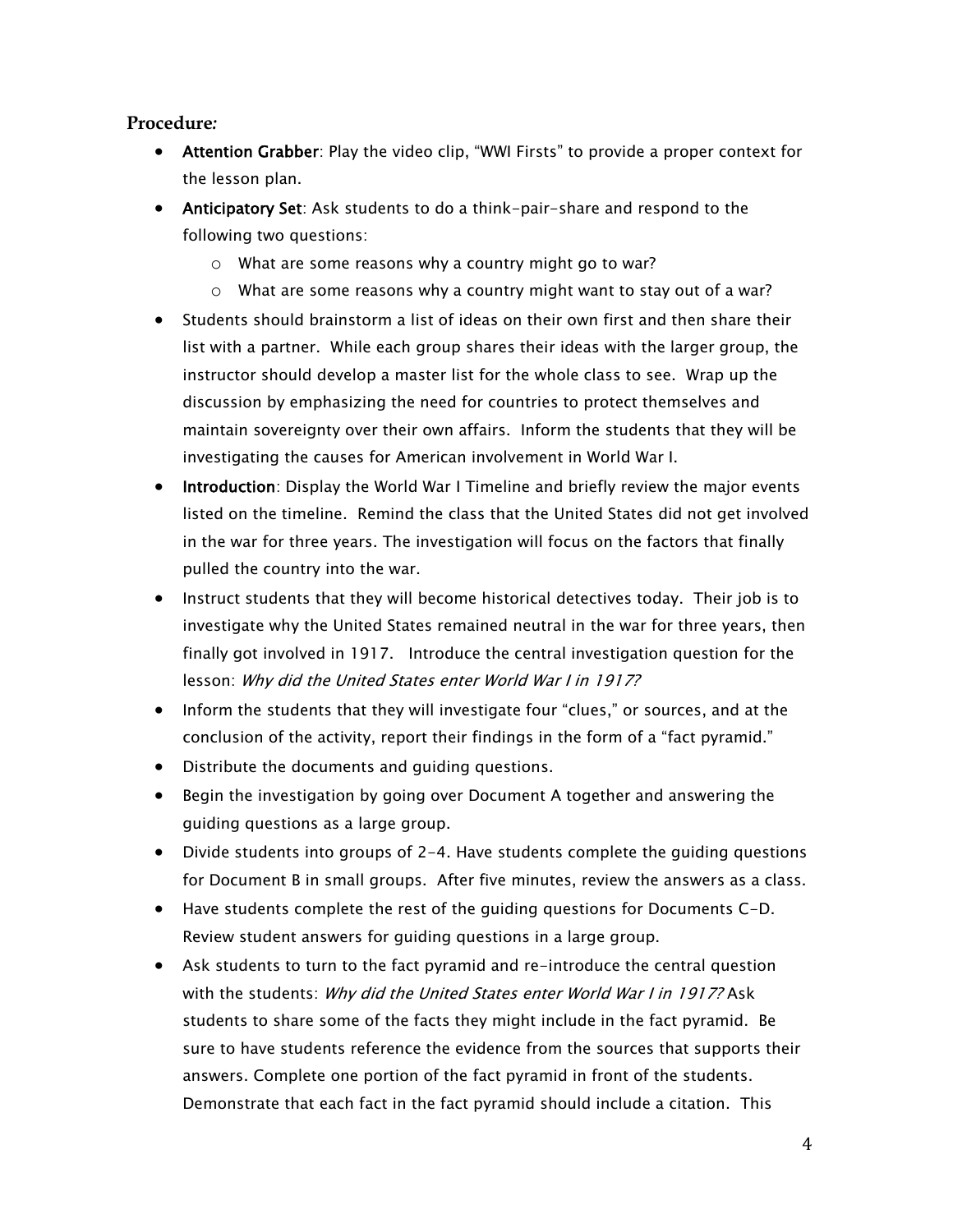shows that the fact is based on evidence. Remind the students that there is no correct or incorrect order for the fact pyramid. Students get to determine their own ranking, but they have to justify their decisions and use evidence from the documents in the "because" boxes.

 Allow students to complete their fact pyramids. When complete, have students present them to the large group or display them around the room for a gallery walk. There is a good opportunity for discussion by having the students defend their ranking of facts/causes.

#### **Assessment Materials:**

- Guiding questions for primary source documents
- Fact Pyramid with assessment rubric

#### **Methods for Extension:**

• Students could use the Chronicling America website [\(http://chroniclingamerica.loc.gov/\)](http://chroniclingamerica.loc.gov/) to search for local newspaper accounts of the events investigated in the lesson plan. Students could pay particular attention to how local communities reacted to these events. Students could compare these reactions to the national government's reaction.

#### **Adaptations:**

 Challenging vocabulary should be pre-taught prior to the lesson for English Language Learners and students with special needed. Sources can also be read aloud for these students. The instructor should model how to look for evidence within a primary source and use that evidence to answer the central investigative question.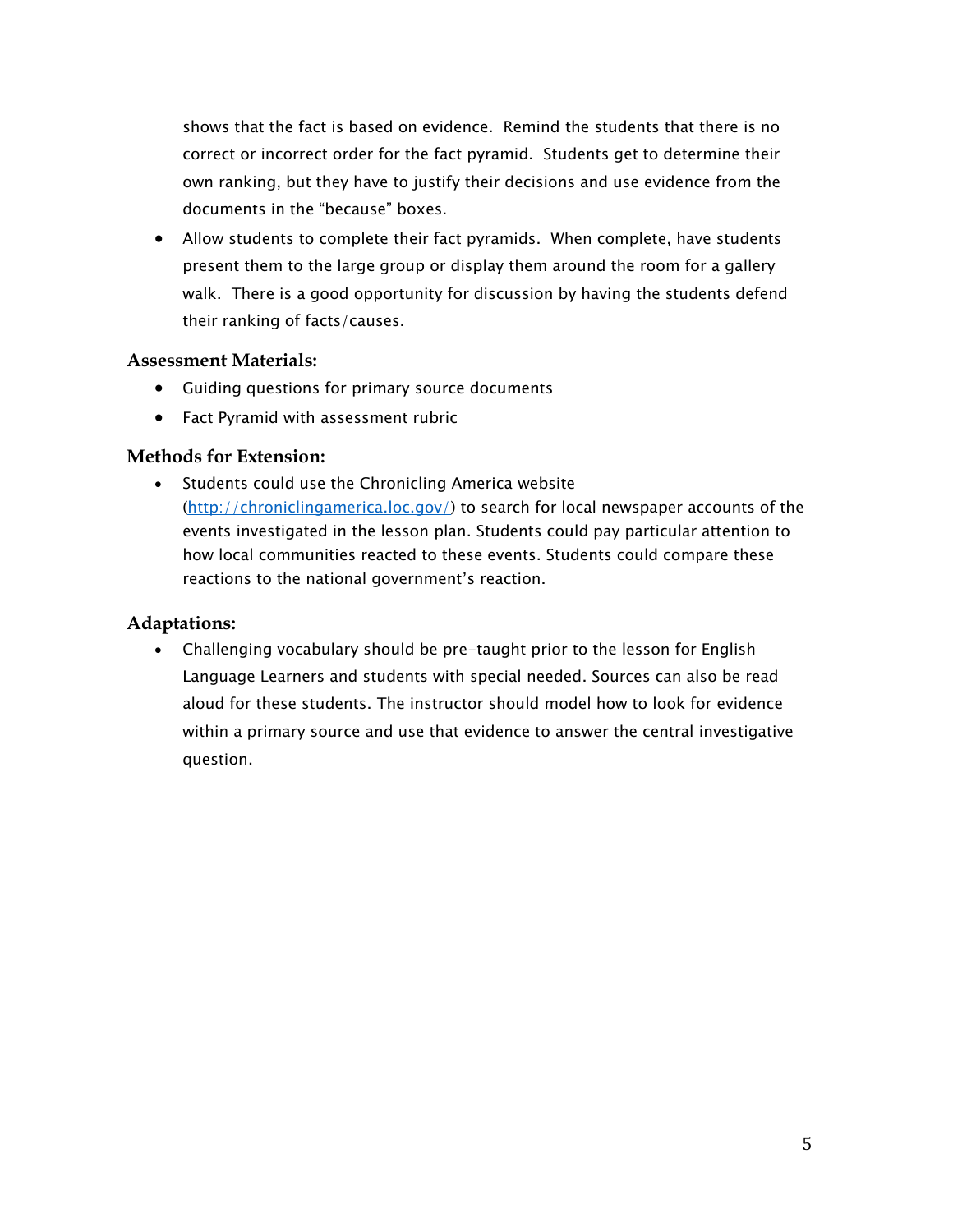#### **Bibliography:**

#### Primary Sources

- New York Times. "German Embassy Issues Warning," May 1, 1915. http://select.nytimes.com/gst/abstract.html?res=F70915F8395B17738DDDA8089 4DD405B858DF1D3.
- New York Times "War By Assassination," May 8, 1915. http://select.nytimes.com/gst/abstract.html?res=F30E17FD385C13738DDDA108 94DD405B858DF1D3.
- Quayle, Dr. William A. "Northwestern Christian Advocate." Literary Digest 59, October 19, 1918. https://archive.org/details/literarydigest59newy.
- Wilson, Woodrow. "Joint Address to Congress Leading to a Declaration of War Against Germany, April 2, 1917." Our Documents. Accessed February 1, 2014. http://www.ourdocuments.gov/doc.php?flash=true&doc=61.
- "Zimmerman Telegram (1917)." Our Documents. http://www.ourdocuments.gov/doc.php?flash=true&doc=60.

#### Secondary Sources

"World War I Firsts." HISTORY. 0:00-1:19. \Ird.##k k k "\]ghcfn'Wta #hcd]W#k cf X! k Uf! ]! \]ghcfm#j ]XYcg#k k ]! Z]fghg"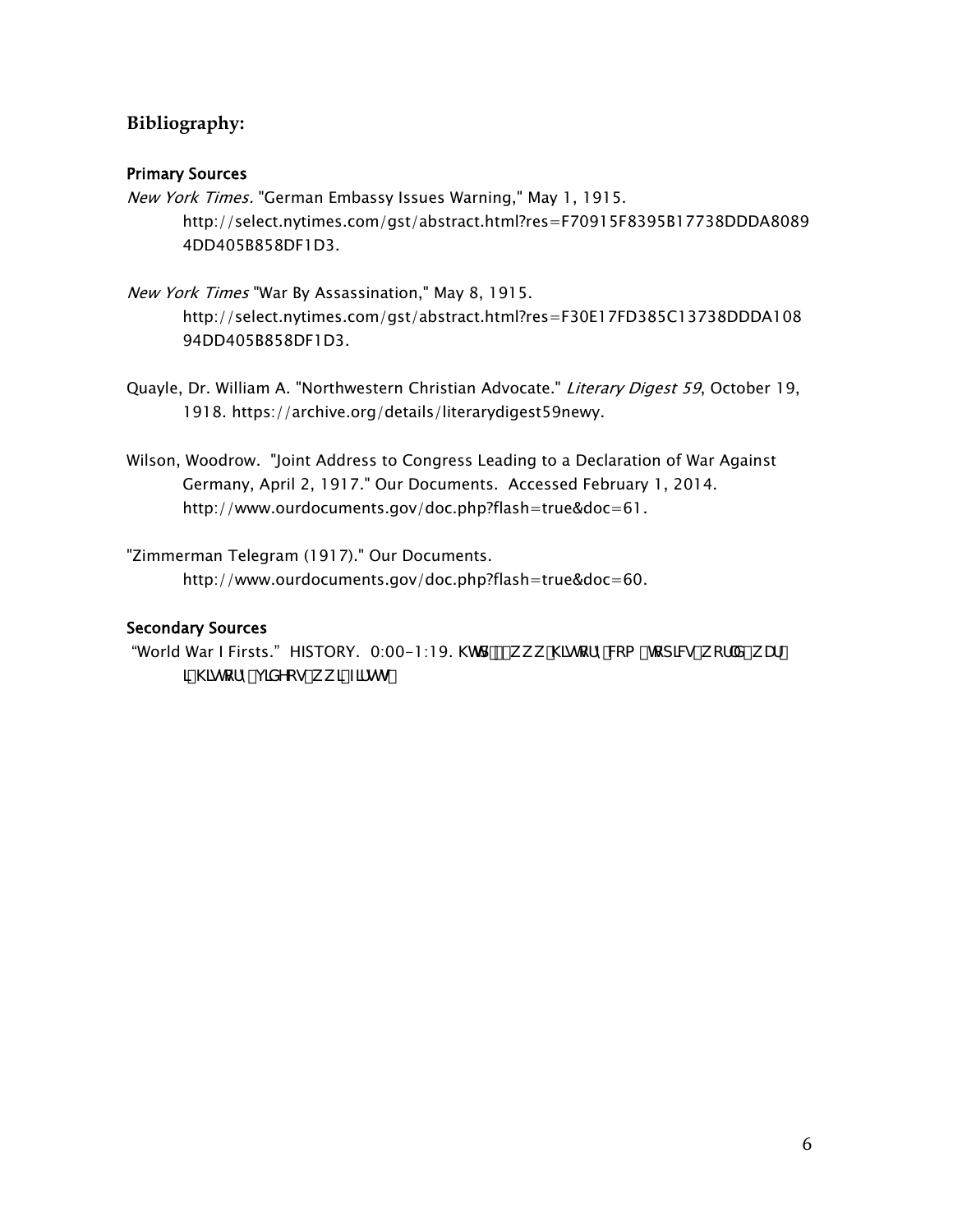## **World War I Timeline**

June 8, 1914 – Archduke Franz Ferdinand of Austria assassinated

August 1914 – With World War I underway in Europe, President Wilson proclaims neutrality and offers to mediate the conflict

May 7, 1915 - German U-Boats sink the *Lusitania*, killing 1,198 people, including 128 Americans.

March 1916 - After the Germans sink a French ferry, the Sussex, the United States threatens to break diplomatic relations with the Germans if they ever attacked a civilian ship again

May 4, 1916 – Sussex Pledge – Germany pledges to restrict its submarine warfare and not to attack merchant ships without warning

November 7, 1916 – Woodrow Wilson elected to a second term as president on the campaign pledge, "He Kept Us Out of War"

January 31, 1917 - Germany announces its intention to resume unrestricted use of submarine warfare

February 3, 1917 – United States breaks diplomatic relations with Germany in response to January 31<sup>st</sup> announcement

April 2, 1917 – Woodrow Wilson delivers message to Congress asking for Declaration of War against Germany

April 6, 1917 – Congress declares war on Germany

November 11, 1918 – An armistice ends the fighting in World War I

December 13, 1918 – President Wilson arrives in France to help negotiate a treaty

June 28, 1919 – The Treaty of Versailles is signed, formally ending World War I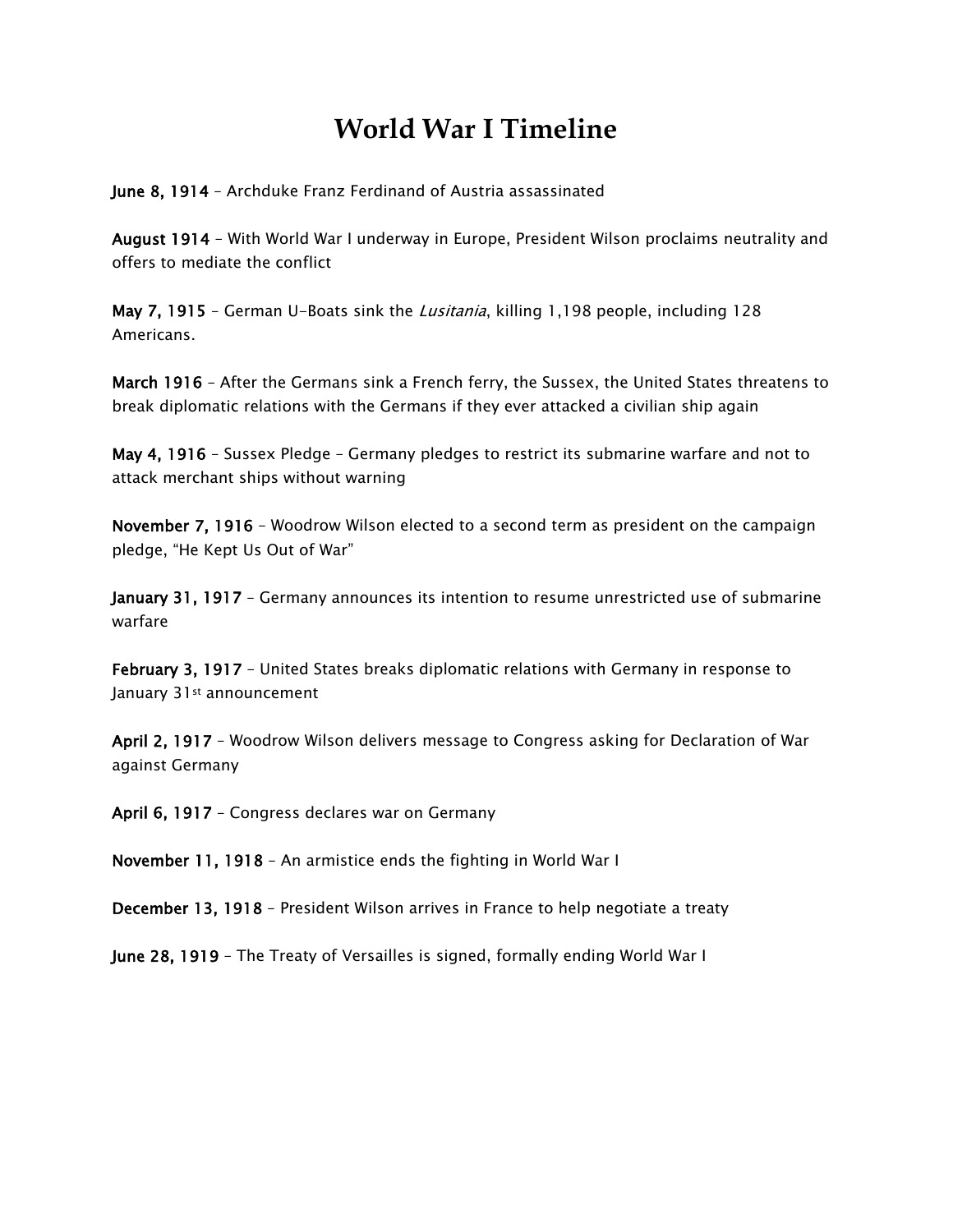#### Document A: New York Times articles related to the sinking of the Lusitania; May 1915

Note to students: These articles appeared in the New York Times in early May of 1915. The first source is a notice published by the German government shortly before the Lusitania embarked on her voyage. The second is an editorial, which appeared after the sinking of the ship

German Warning: May 1, 1915 Editorial: May 8, 1915

# **GERMAN EMBASSY** ISSUES WARNING

Advertises Notice of Danger to Travelers in the War Zone.

BUILDING UP A DEFENSE?

Suggestion That Notice May Be Cited Against Possible Claims for Damages-Cunard Agent Says Travel Is Safe.

The following advertisement was received last night by THE TIMES and other newspapers throughout the country. It came from an advertising agent in Washington, who said it had been brought to him by the Counselor of the German Embassy:

NorTCE!<br>
Hantic voyage are reminded that a state<br>
of war exists between Germany and her<br>
allies and Great Britain and her allies;<br>
that the zone of war includes the vaters<br>
that the cone of war includes the vaters<br>
adjacen NOTICE!

WAR BY ASSASSINATION.

From our Department of State there must go to the Imperial Government at Berlin a demand that the Germans shall no longer make war like savages drunk with blood, that they shall cease to seek the attainment of their ends by the assassination of non-combatants and neutrals. In the history of wars there is no single deed comparable in its inhumanity and its horror to the destruction, without warning, by German torpedoes of the great steamship Lusitania, with more than 1,800 souls on board, and among them more than 100 Americans. Our demand must be made, and it will be heeded, unless Germany in her madness would have it understood that she is at war with the whole civilized world. For many hours yesterday the hope was cherished that the passengers and crew of the ship had been saved, but later it was made certain that there had been an appalling loss of life, and then there was here full realization of the extreme seriousness of this latest act of barbarity and of its effect upon our relations to the war. It will stir the American people as they have not been stirred since the destruction of the Maine in the harbor of Havana, and Government and people will be united in the resolve that Germany must be called upon to bring her practices into conformity with the usages :of civilized warfare.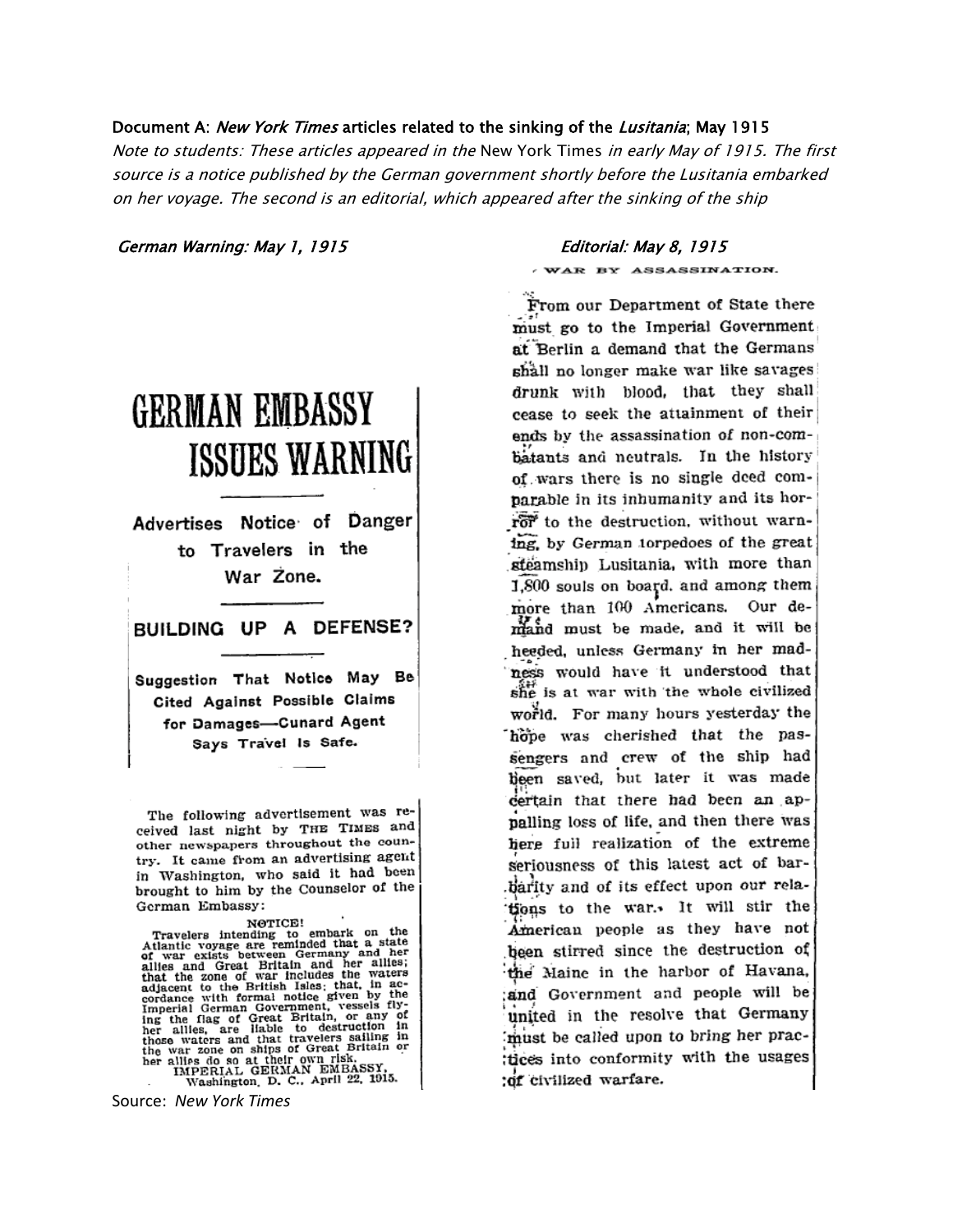#### Document B: Zimmermann Telegram; January 16, 1917

Note to students: This telegram was sent by German Foreign Minister Arthur Zimmermann to the President of Mexico. Once the message was decoded by the United States, it was learned that the Germans proposed a military alliance with Mexico against the United States. In return for their support, the Germans would help the Mexicans reclaim New Mexico, Texas, and Arizona from the United States (land which they had lost during the Mexican-American War, 1846-1848).



#### Translation:

"We intend to begin on the first of February unrestricted submarine warfare. We shall endeavor in spite of this to keep the United States of America neutral. In the event of this not succeeding, we make Mexico a proposal of alliance on the following basis: make war together, make peace together, generous financial support and an understanding on our part that Mexico is to reconquer the lost territory in Texas, New Mexico, and Arizona. The settlement in detail is left to you. You will inform the President of the above most secretly as soon as the outbreak of war with the United States of America is certain and add the suggestion that he should, on his own initiative, invite Japan to immediate adherence and at the same time mediate between Japan and ourselves. Please call the President's attention to the fact that the ruthless employment of our submarines now offers the prospect of compelling England in a few months to make peace." Signed, ZIMMERMANN.

Source: National Archives and Records Administration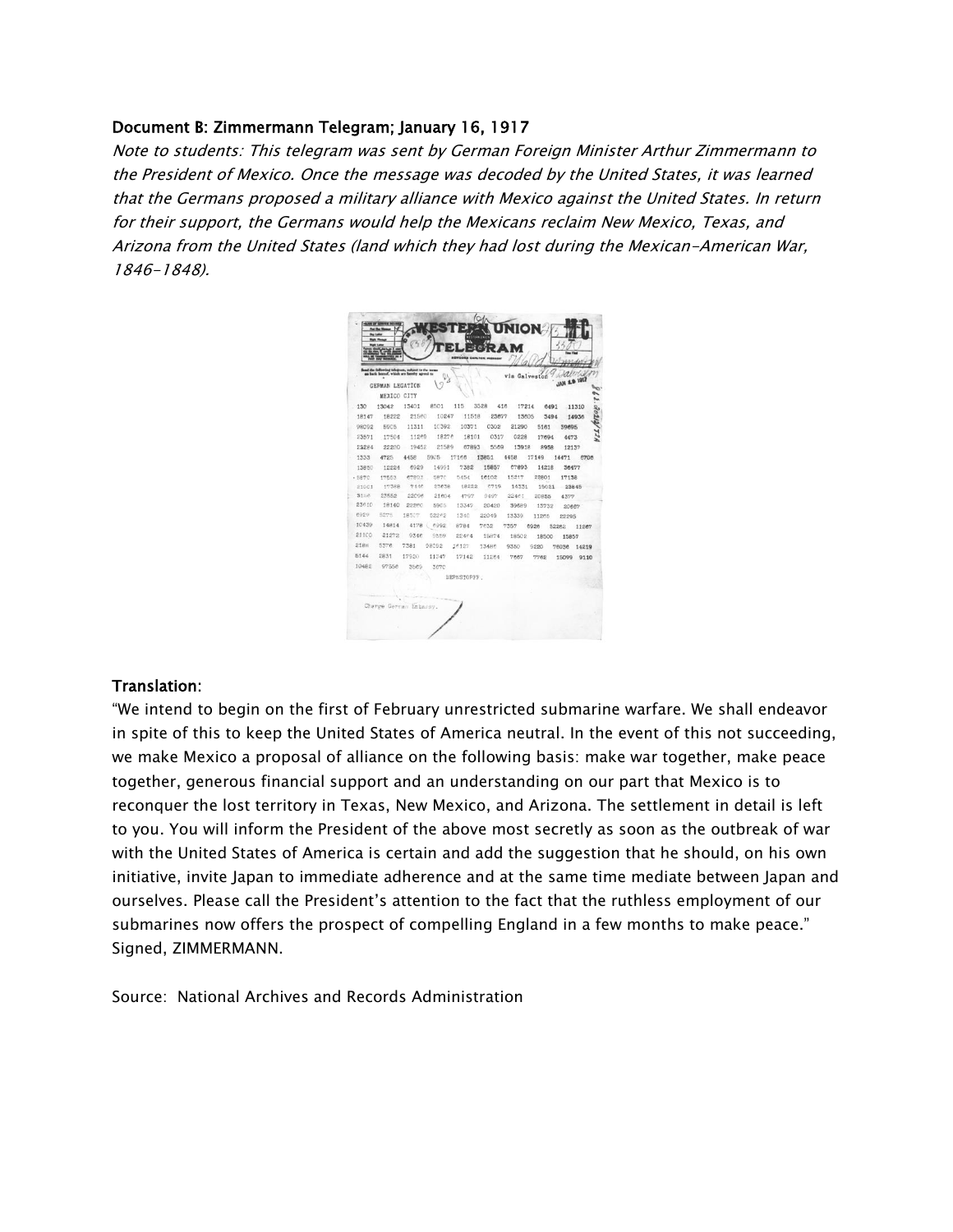#### Document C: President Woodrow Wilson Asks Congress to Declare War; April 2, 1917 (excerpts)

On the third of February last I officially laid before you the extraordinary announcement of the Imperial German Government that on and after the first day of February it was its purpose to put aside all restraints of law of humanity and use its submarines to sink every vessel that sought to approach either the ports of Great Britain and Ireland or the western coasts of Europe...

The new policy has swept every restriction aside. Vessels of every kind, whatever their flag, their character, their cargo, their destination, their errand, have been ruthlessly sent to the bottom without warning and without thought of help or mercy for those on board, the vessels of friendly neutrals along with those of belligerents. Even hospital ships and ships carrying relief to the sorely bereaved and stricken people of Belgium...have been sunk with the same reckless lack of compassion or of principle....

I am now thinking of the loss of property involved, immense and serious as that is, but only of the wanton and wholesale destruction of the lives of noncombatants, men, women, and children, engaged in pursuits which have always, even in the darkest periods of modern history, been deemed innocent and legitimate. Property can be paid for; the lives of peaceful and innocent people cannot be. The present German submarine warfare against commerce is a warfare against mankind.

It is a war against all nations. American ships have been sunk, American lives taken...The ships and people of other neutral and friendly nations have been sunk and overwhelmed in the waters in the same way.

Neutrality is no longer feasible or desirable where the peace of the world is involved and the freedom of its peoples, and the menace to that peace and freedom lies in the existence of autocratic governments backed by organized force which is controlled wholly by their will, not by the will of their people. We have seen the last of neutrality in such circumstances...

The world must be made safe for democracy. We desire no conquest, no dominion. We are but one of the champions of the rights of mankind. We shall be satisfied when those rights have been made as secure as the faith and the freedom of nations can make them.

It is a fearful thing to lead this great peaceful people into war, into the most terrible and disastrous of all wars, civilization itself seeming to be in the balance. But the right is more precious than peace, and we shall fight for the things which we have always carried nearest our hearts – for democracy, for the rights and liberties of small nations, for a universal dominion of right by such a concert of free peoples as shall bring peace and safety to all nations and make the world itself at last free.

Source: National Archives and Records Administration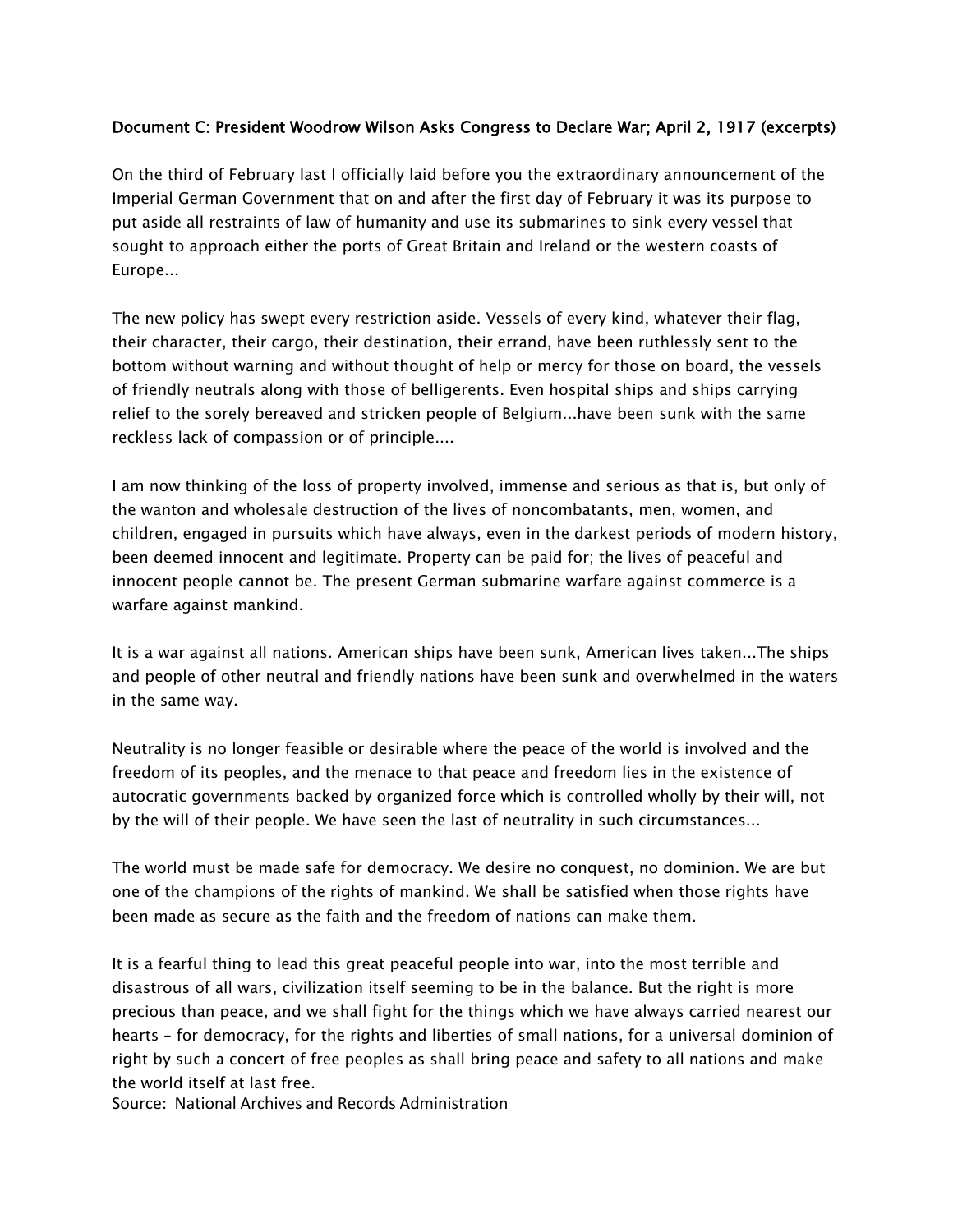#### Document D: Bishop William A. Quayle Magazine Article; October 19, 1918 (excerpts)

Note to students: This article was written by a prominent Methodist bishop and published in the Northwestern Christian Advocate in 1918. Consider the source and his biases as you read this account. Not all of the information presented by Bishop Quayle is factually accurate (i.e. – the Lusitania medal was struck after the sinking of the ship). Also keep in mind, that after the Germans invaded France through the neutral country of Belgium in 1915, a large number of sensational news stories flooded the United States, describing German atrocities of arson, rape, mayhem and murder perpetrated on the innocent Belgian people.

Let us set down sternly that we are at war with the Germans. The German people is committing the unspeakable horrors which set the whole world aghast. The German people is not and has not been conducting war. It is and has been conducting murder. Hold fast to that...

All decencies, honors, humanities, international agreement, and laws have been smashed by them day and night from the first rape of Belgium to now. The new atrocity which appeared this week was spraying prisoners with burning oil.

Germany has ravished the women of Belgium, Servia, Romania, Poland and Armenia. Germany murdered the passengers of the *Lusitania* and struck a medal to celebrate that German triumph, dating it two days before the horrible occurrence. Germany has poisoned wells, crucified inhabitants and soldiers, burned people in their houses, and this by system. Germany has wantonly defaced the living and the dying and the dead.

Germany has stolen things little and big: playthings from children, finery from women, pictures of incalculable worth, bank-deposits, railroads, and factories. Germany has sunk hospitalships, has bombed hospitals and Red Cross camps.

Source: National Archives and Records Administration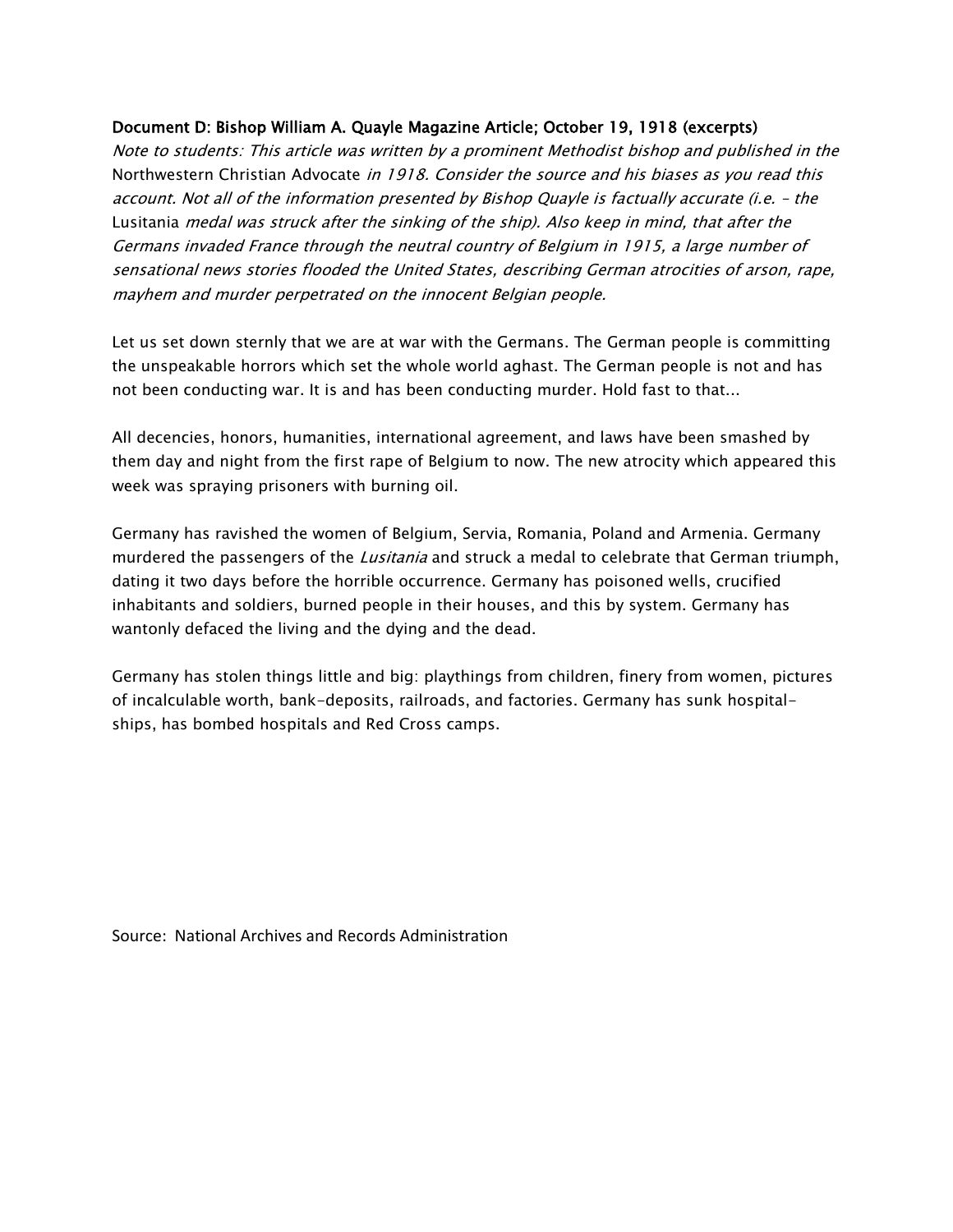## **Guiding Questions**

#### Document A – New York Times Articles

1. According to the German warning on May 1, why should American passengers be cautious about riding on the Lusitania?

- 2. How did the New York Times editorial writer react to the Lusitania sinking?
- 3. Although the Lusitania was sunk in 1915, and it angered many Americans, the government refused to go to war. Why do you think the country remained out of the war for two more years?

#### Document B – Zimmermann Telegram

1. What were the Germans proposing to the Mexicans in this telegram?

- 2. Why do you think the Germans resorted to sending this message? What can it tell us about their situation in 1917?
- 3. How might this telegram anger the American government?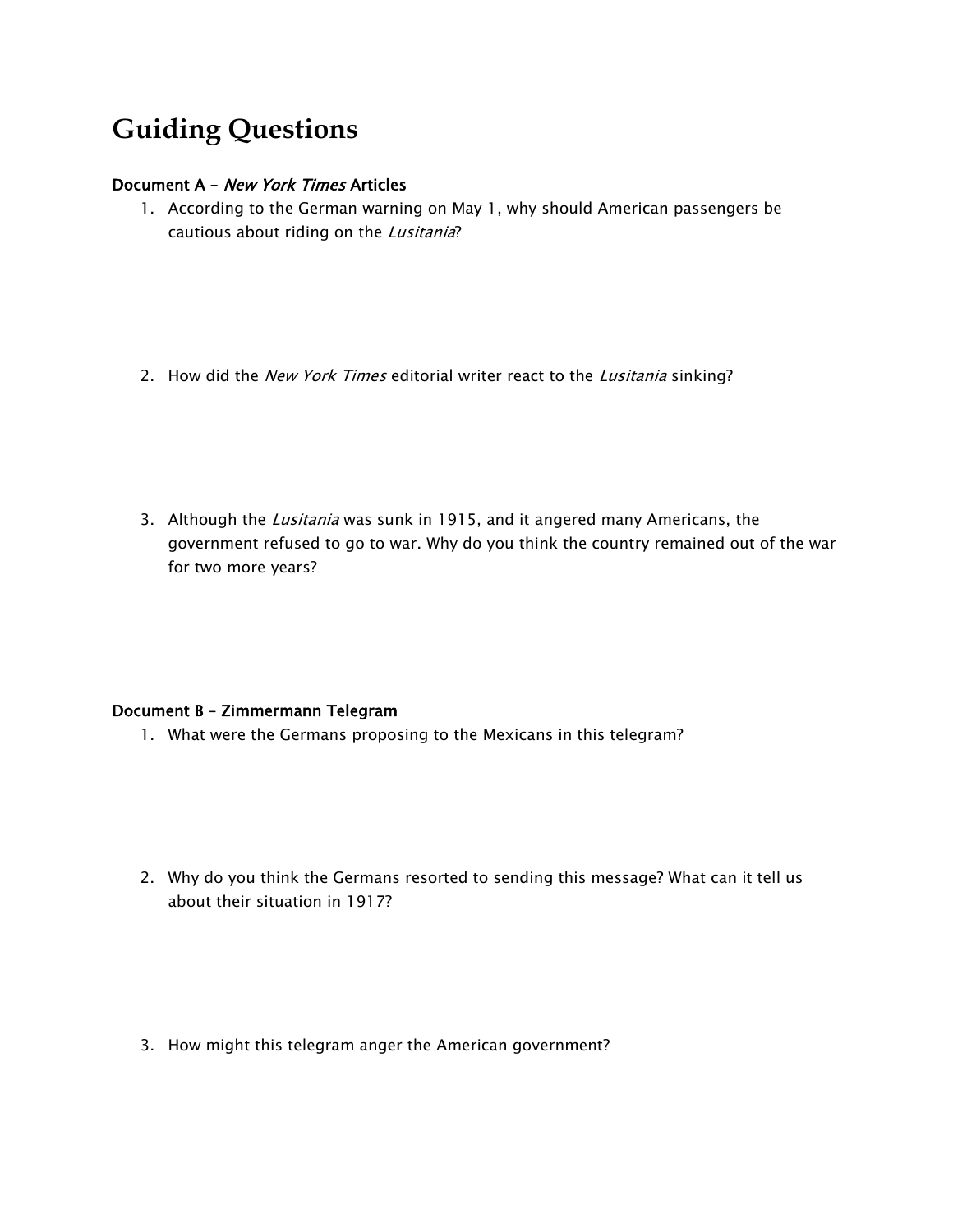#### Document C – Woodrow Wilson Speech

- 1. What was the main purpose of this speech?
- 2. What reasons does Woodrow Wilson give for going to war?

3. Does it seem like the United States is entering the war for political or economic reasons? Explain.

#### Document D – Bishop Quayle Article

1. How does Bishop Quayle feel about the Germans?

2. What can this letter tell us about the feelings of average Americans in 1918?

3. How trustworthy do you think Bishop Quayle is? What could you do to verify any of this information?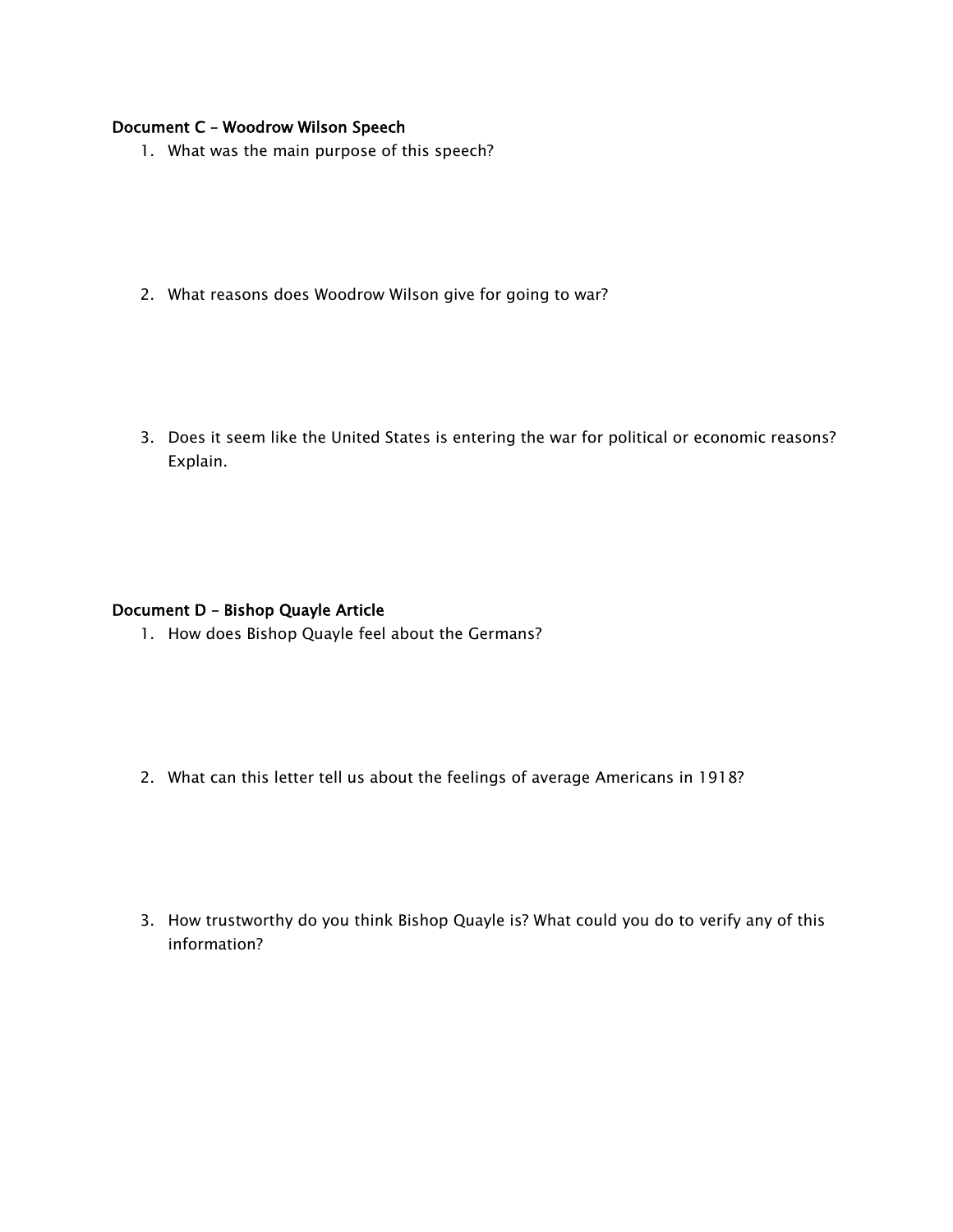## **Fact Pyramid**

Fill in the Fact Pyramid with four important pieces of information that answer the question: Why did the United States enter World War I in 1917? The facts should come directly from the Documents. Please write down the document you obtained each fact from. Rank the facts from 1(the largest and most important cause) to 4 (the smallest cause). Next to each section, in the "Because Box," write a sentence defending the ranking of that specific fact. Use evidence from the documents to support your rankings.



Fact Pyramid

Because Box